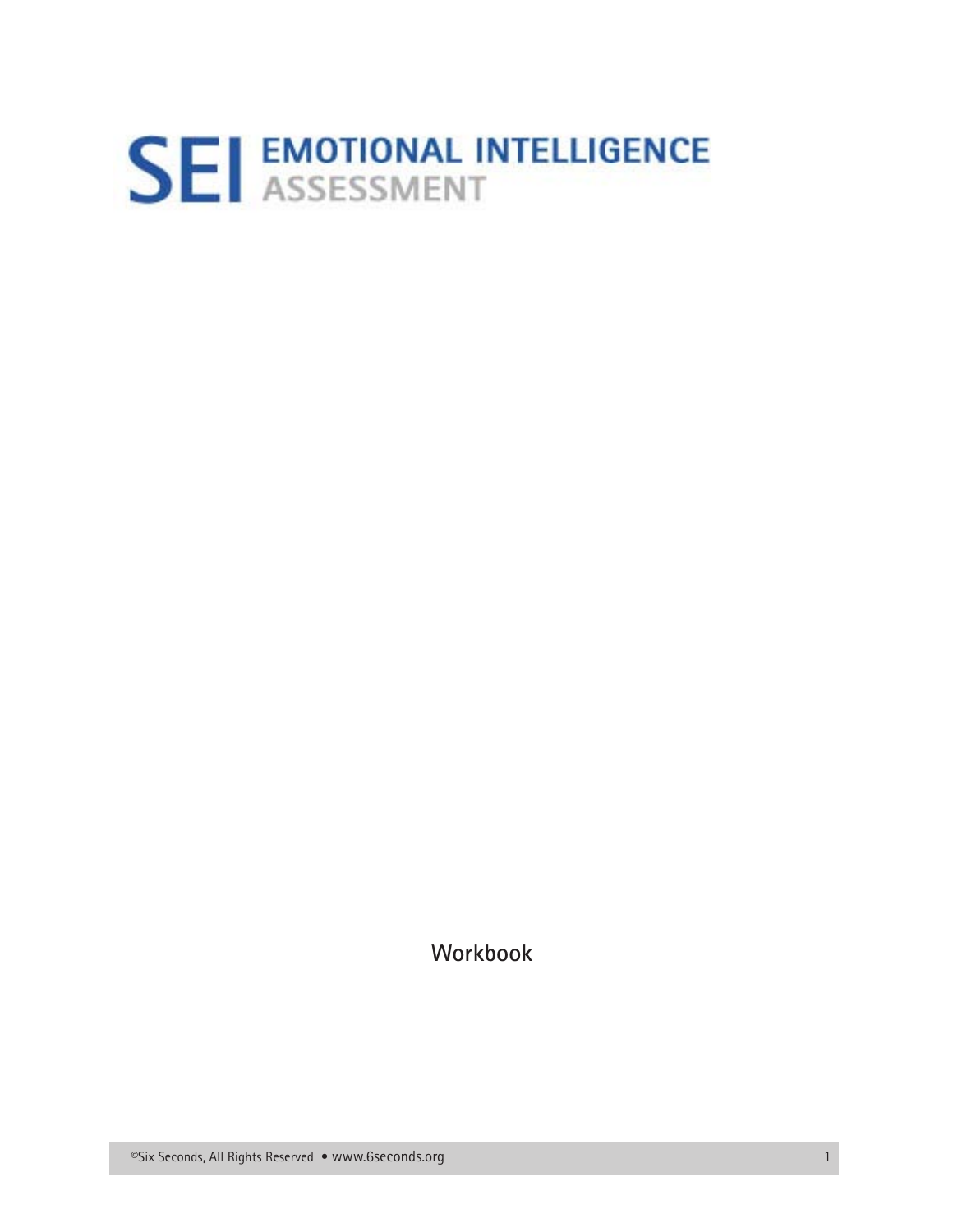# **About the SEI and Emotional Intelligence**

The scientifc defnition of emotional intelligence comes from Drs. John Mayer, Peter Salovey, and David Caruso:

Emotional intelligence refers to an ability to recognize the meanings of emotion and their relationships, and to reason and problem-solve on the basis of them. Emotional intelligence is involved in the capacity to perceive emotions, assimilate emotion-related feelings, understand the information of those emotions, and manage them.

- Mayer, J. D., Caruso, D., & Salovey, P. (1999). *Emotional intelligence meets traditional standards for an intelligence. Intelligenc*e, 27, 267-298.

So if emotional intelligence is the ability to perceive, use, understand, and manage emotion, how do you put that intelligence into action? The Six Seconds' Model provides three "pursuits" that will help you do so. There are eight competencies divided between the three areas. The SEI is a self-assessment of your efectiveness in those eight competencies.

As a self-assessment, the SEI report is a refection of how you answered the questions -- which will change over time. All these competencies are learnable, and all vary depending on what's going on in your life.

The SEI report is a snapshot of this moment in time.

"SEI" (pronounced "say") stands for "Six Seconds Emotional Intelligence" and it means "Six" in Italian. The tool was codeveloped by Six Seconds International and Six Seconds Italia. It has been tested in the US, Europe, and Asia; the psychometric properties of the tool are rigorous -- it

## **FYI... EQ is Not:**

- **Being "too emotional,"** "nice," or "touchy-feely."
- **the opposite of IQ**
- **80% of Success**
- **Personality**

is a statistically reliable self-report assessment. The technical manual is available for download from www.6seconds.org/sei/

A note on the math...

The scores are reported based on a bell curve (along same guidelines used in IQ scores). Most people are close to 100 – the mean. On the SEI, there are fve "performance zones" from Challenge to Expert. When you answered the questionnaire, your answers were compared to over 75,000 other answers - a group called the "norm."

Approximately 40% of the norm group scores in the Functional zone, in the middle. Your scores are in that zone are like most people's. If your scores were a little below the middle, you'll see bars in the Emerging or even Challenge areas. If your scores are above the average, the bars will be in the Skilled or even Expert areas.



©Six Seconds, All Rights Reserved • www.6seconds.org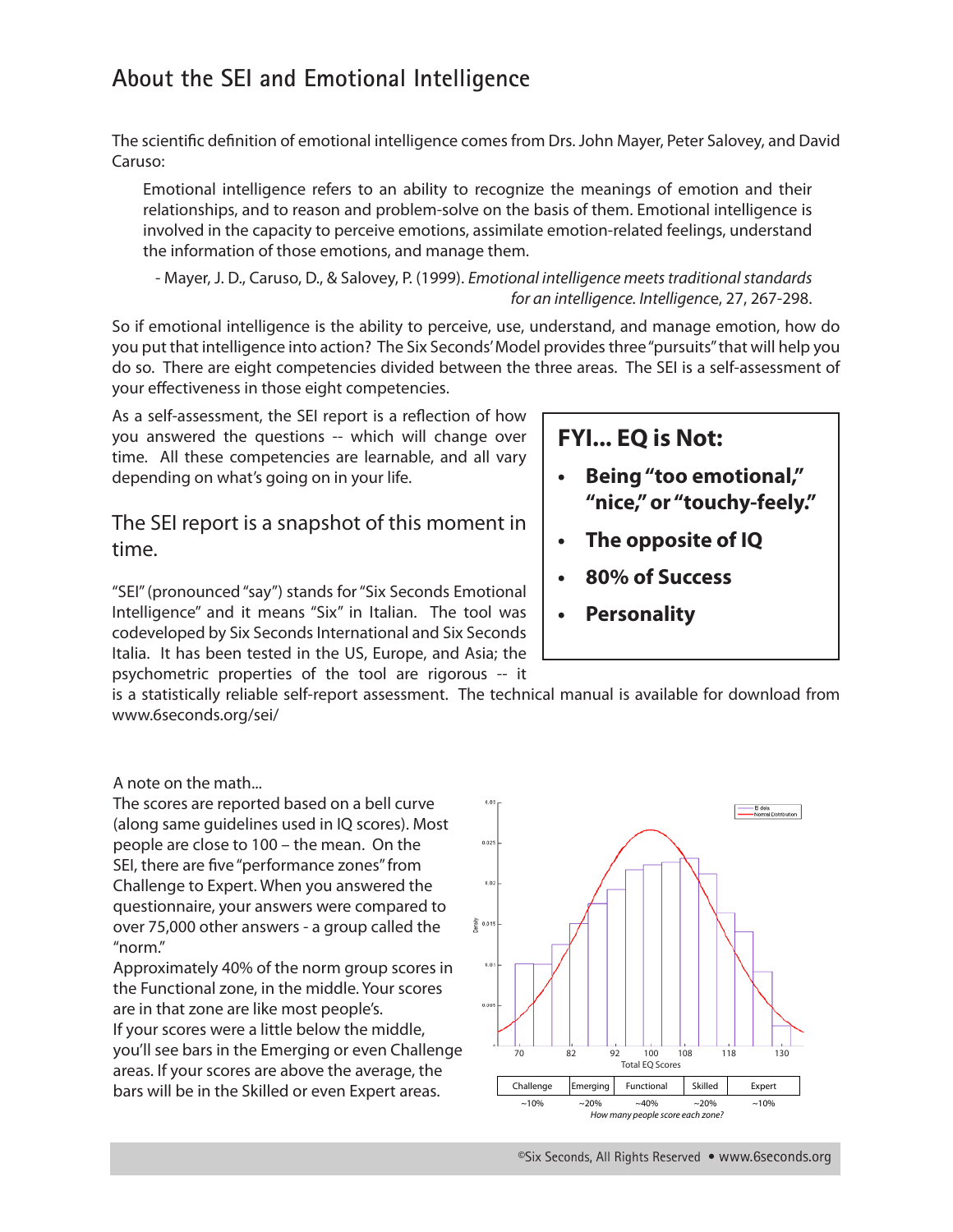## Context

| The client(s) is(are):                |  |
|---------------------------------------|--|
| The people who will see the data are: |  |
| The purpose of this debriefing is:    |  |
| The scope of our work together is:    |  |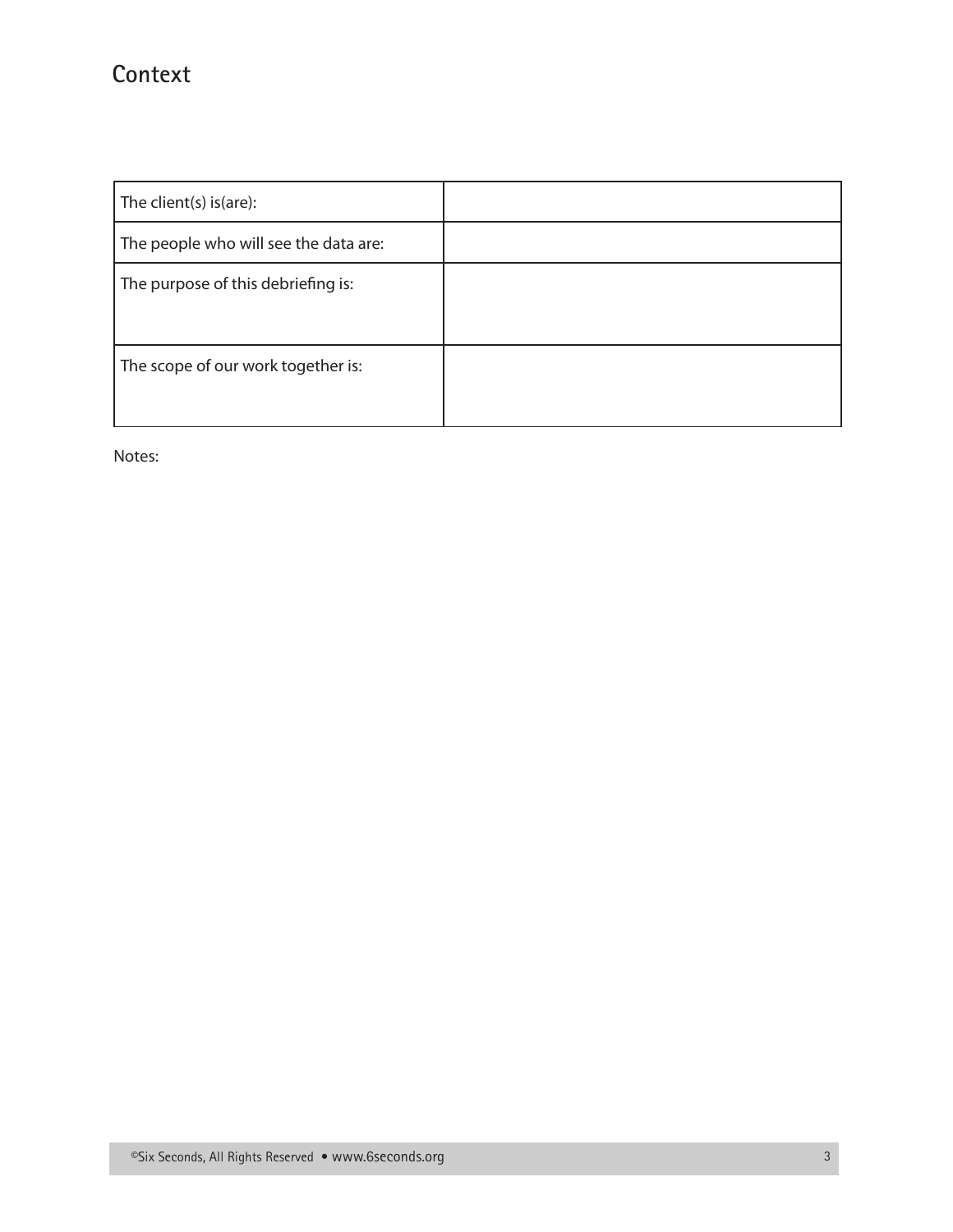| Competency                                              | Definition                                                                                                           | What does this mean to you? |
|---------------------------------------------------------|----------------------------------------------------------------------------------------------------------------------|-----------------------------|
| <b>Enhance</b><br><b>Emotional Literacy</b>             | Learning to accurately<br>identify and appropriately<br>express feelings.                                            |                             |
| <b>Recognize</b><br><b>Patterns</b>                     | Consciously identifying our<br>own habitual reactions.                                                               |                             |
| <b>Apply</b><br><b>Consequential</b><br><b>Thinking</b> | Assessing the short and<br>long term costs and<br>benefits of our choices<br>(emotionally as well as<br>tactically). |                             |
| <b>Navigate Emotions</b>                                | Managing feelings to access<br>the wisdom and energy<br>they offer.                                                  |                             |
| <b>Engage Intrinsic</b><br><b>Motivation</b>            | Gaining energy from<br>personal values and<br>commitments versus being<br>driven by others.                          |                             |
| <b>Exercise Optimism</b>                                | Taking a perspective of<br>choice and opportunity.                                                                   |                             |
| <b>Increase Empathy</b>                                 | Recognizing and<br>appropriately responding<br>to others emotions.                                                   |                             |
| <b>Pursue Noble</b><br><b>Goals</b>                     | Connecting your daily<br>choices with your deep<br>sense of purpose.                                                 |                             |

The Six Seconds' Model in Your Words: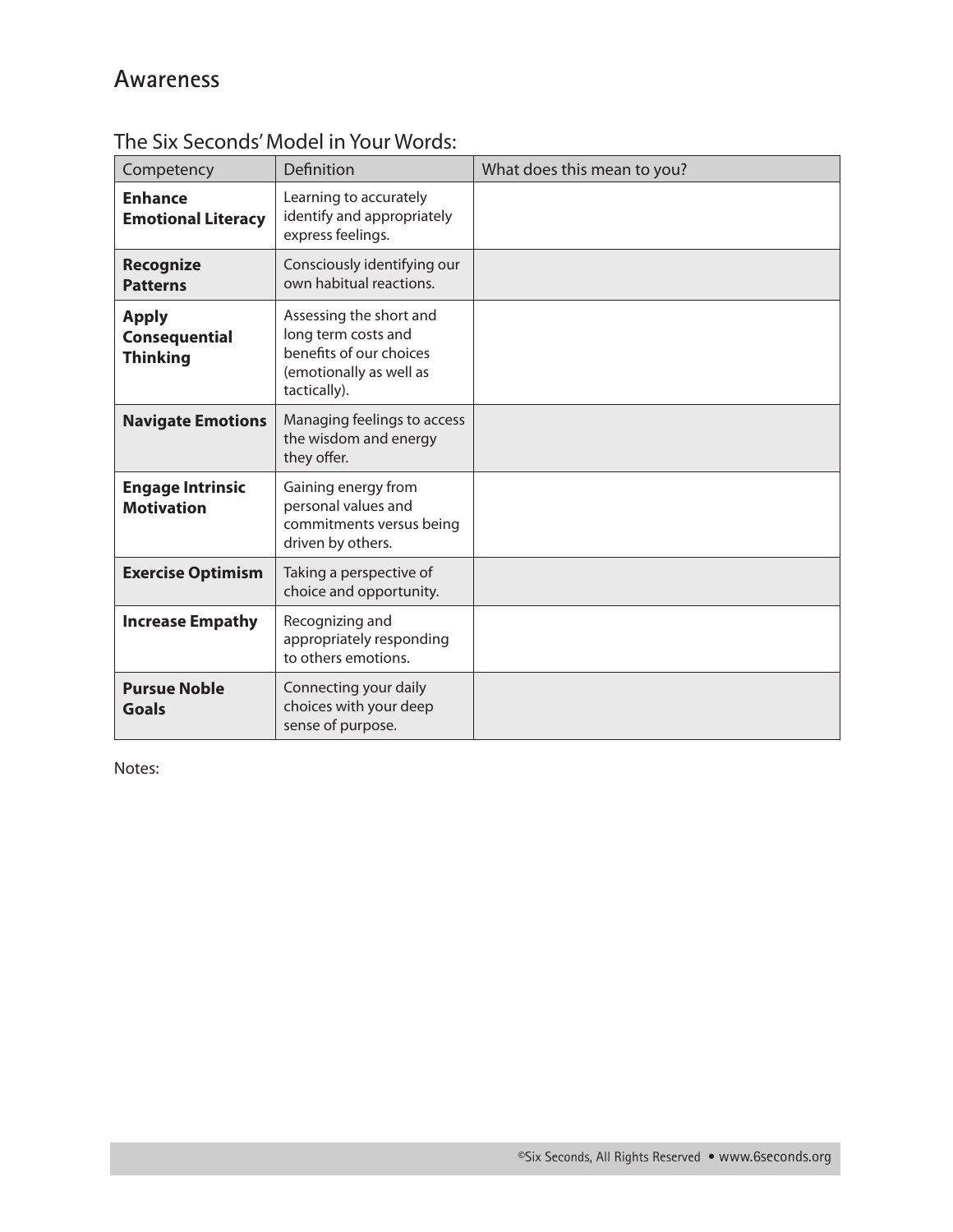# **Reacting to Feedback**

## What are your performance-zone scores, and what's your first reaction?

| Competency                | Circle your score zone |          | What do you feel and think about these scores? |
|---------------------------|------------------------|----------|------------------------------------------------|
| <b>Enhance Emotional</b>  | Challenge              | Emerging |                                                |
| <b>Literacy</b>           | Functional             |          |                                                |
|                           | Skilled                | Expert   |                                                |
| <b>Recognize Patterns</b> | Challenge              | Emerging |                                                |
|                           | Functional             |          |                                                |
|                           | <b>Skilled</b>         | Expert   |                                                |
| <b>Apply</b>              | Challenge              | Emerging |                                                |
| <b>Consequential</b>      | Functional             |          |                                                |
| <b>Thinking</b>           | Skilled                | Expert   |                                                |
| <b>Navigate Emotions</b>  | Challenge              | Emerging |                                                |
|                           | Functional             |          |                                                |
|                           | <b>Skilled</b>         | Expert   |                                                |
| <b>Engage Intrinsic</b>   | Challenge              | Emerging |                                                |
| <b>Motivation</b>         | Functional             |          |                                                |
|                           | Skilled                | Expert   |                                                |
| <b>Exercise Optimism</b>  | Challenge              | Emerging |                                                |
|                           | Functional             |          |                                                |
|                           | <b>Skilled</b>         | Expert   |                                                |
| <b>Increase Empathy</b>   | Challenge              | Emerging |                                                |
|                           | Functional             |          |                                                |
|                           | Skilled                | Expert   |                                                |
| <b>Pursue Noble</b>       | Challenge              | Emerging |                                                |
| <b>Goals</b>              | Functional             |          |                                                |
|                           | <b>Skilled</b>         | Expert   |                                                |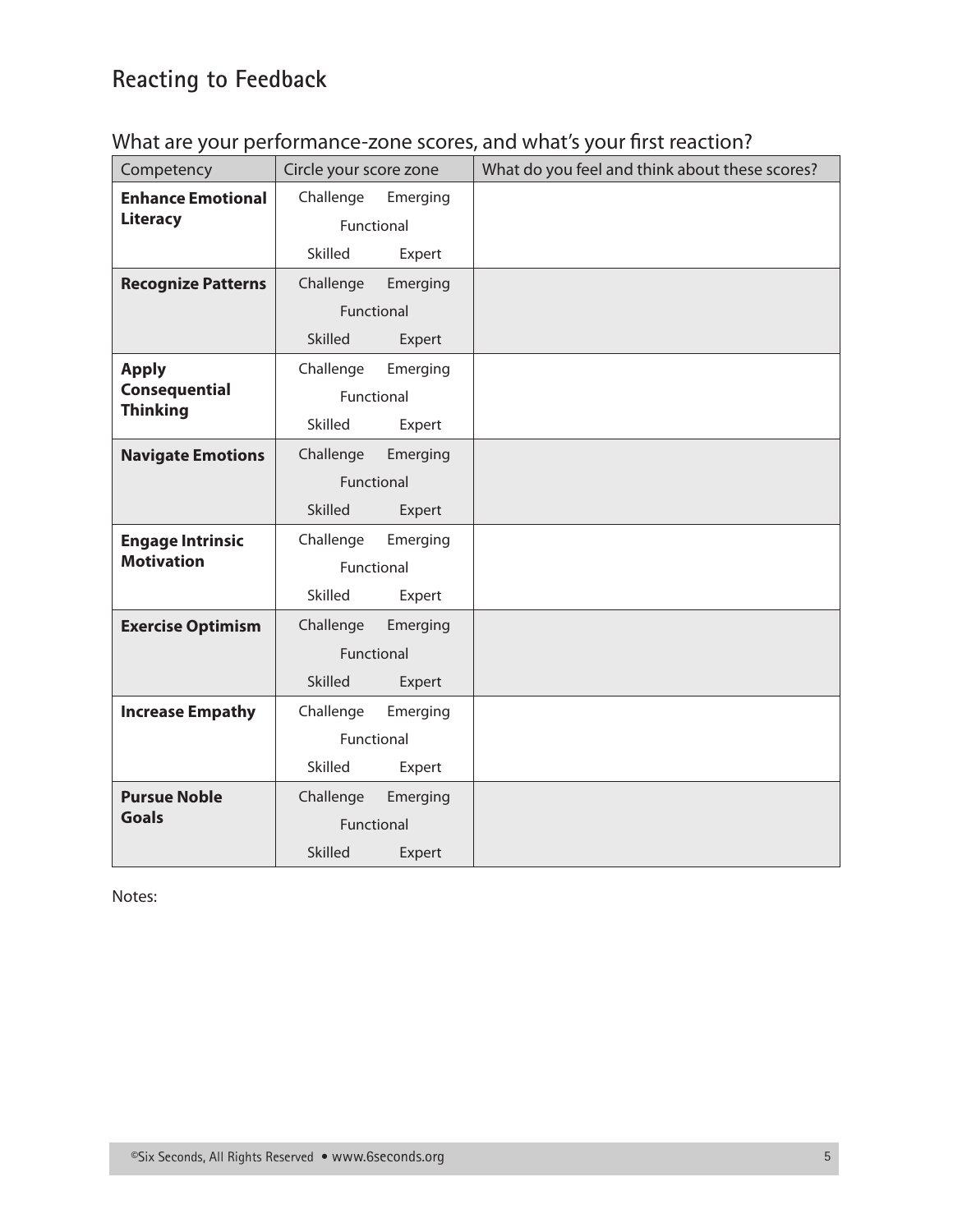## **Looking for Connections**

Often higher scoring and lower scoring areas are related. For example, one could compensate for another, they could have the same source, or they could two aspects of one central area.

Identify some lower scoring and some higher scoring areas and note down connections.

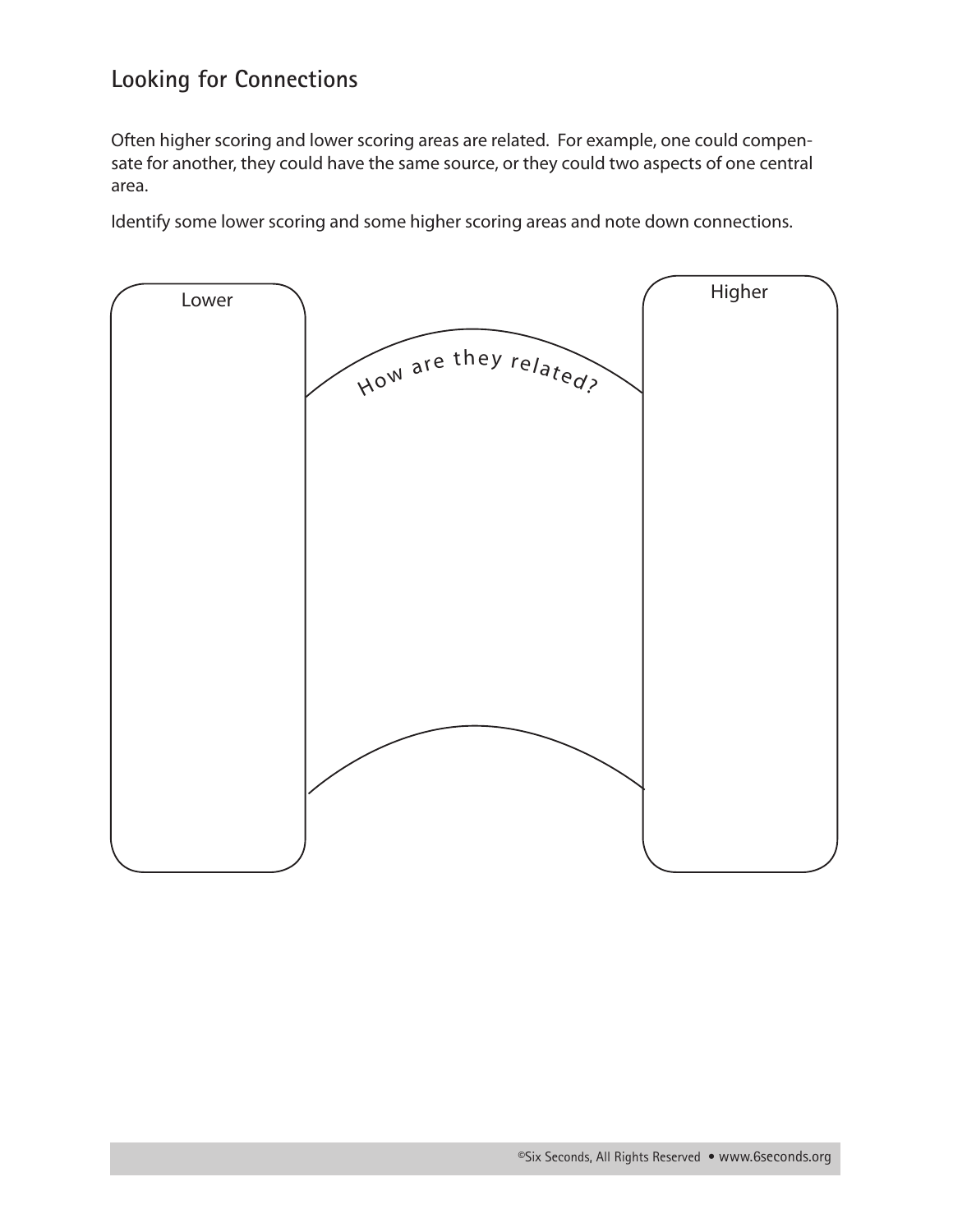## **Cause and Efect**

Choose two higher scoring and two lower scoring areas. For each, identify 3-4 of the ways you act out this level of competence (in My Behaviors). Then identify the impact – how is it afecting the results you are achieving in your work or life?

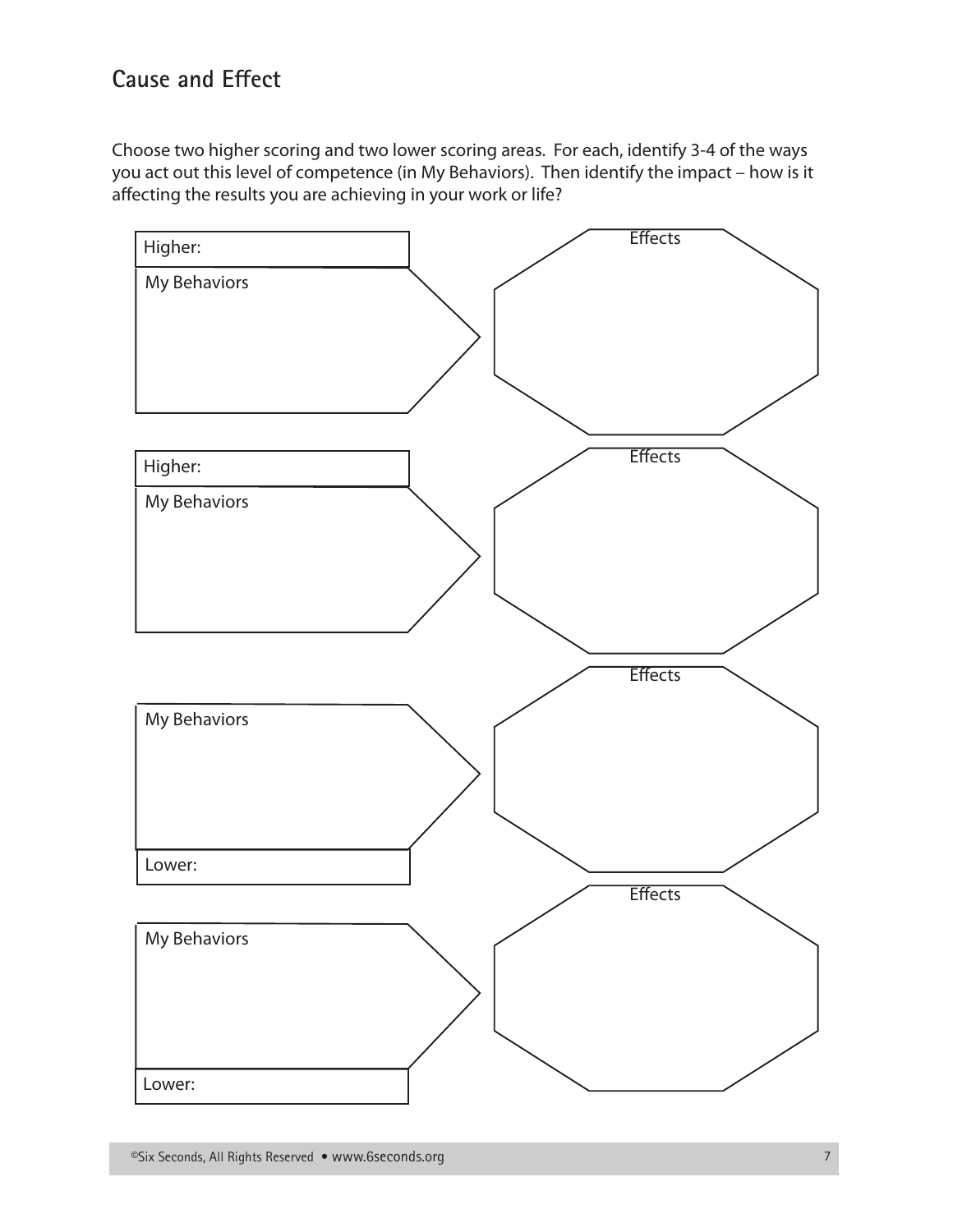#### Intention

First identify an outcome - one "boulder to move" in your work or life - one change you would like to achieve. Then consider what EQ competencies would be helpful. Finally consider the support available for you to develop and apply those competencies.



(C) What support will help you push the lever?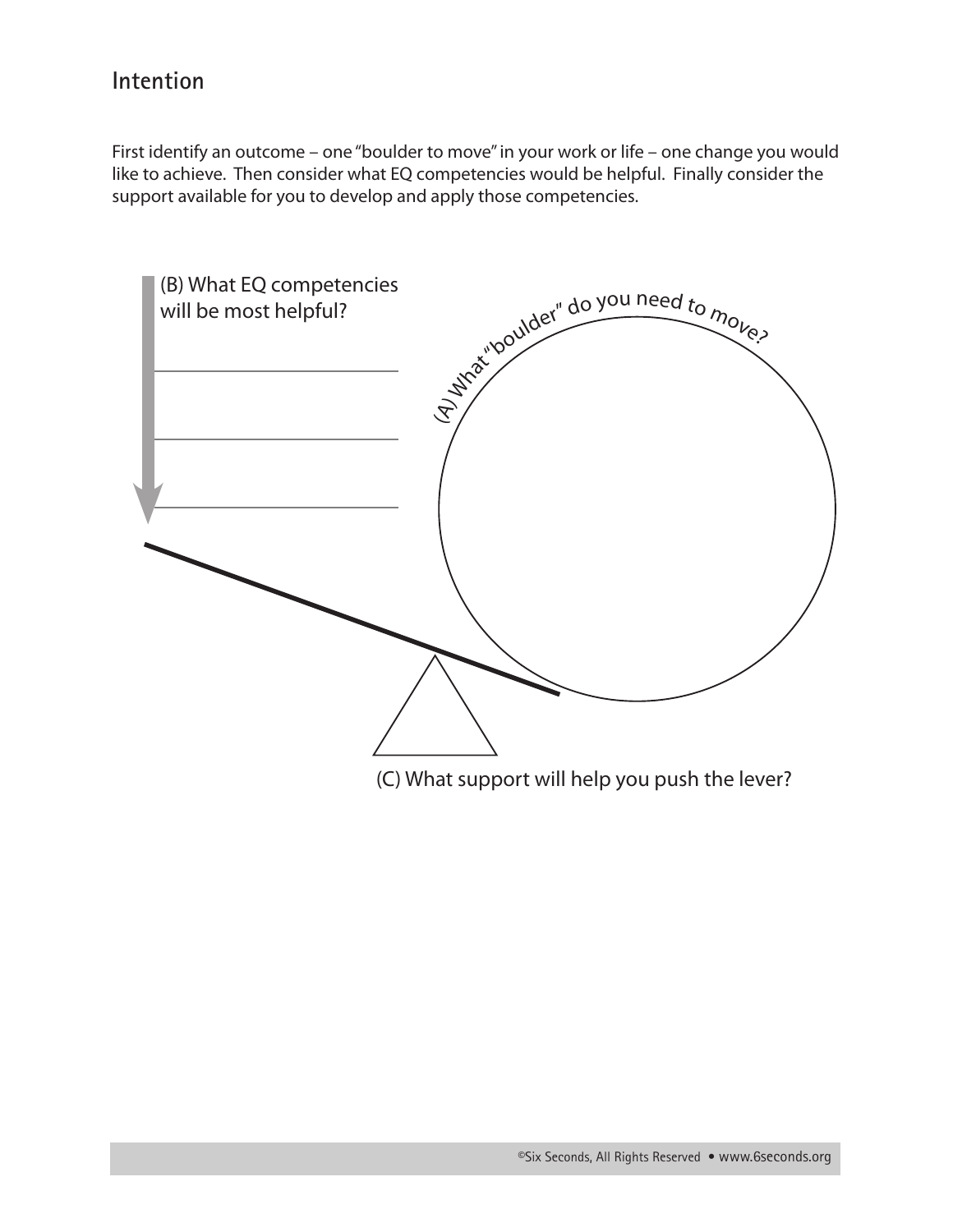# Delta

What are two or three aspects of your work and life that you would like to see change?

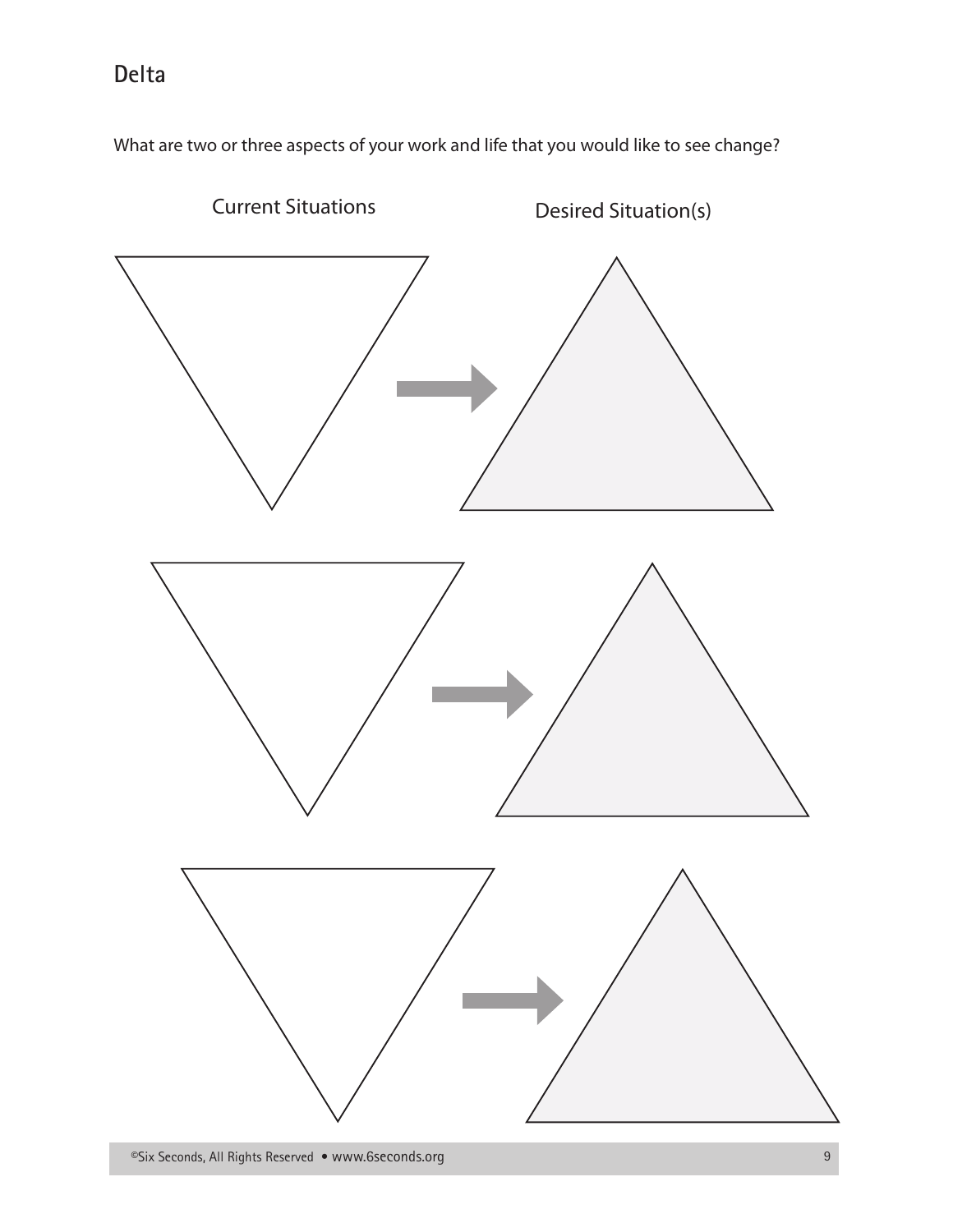# Purpose

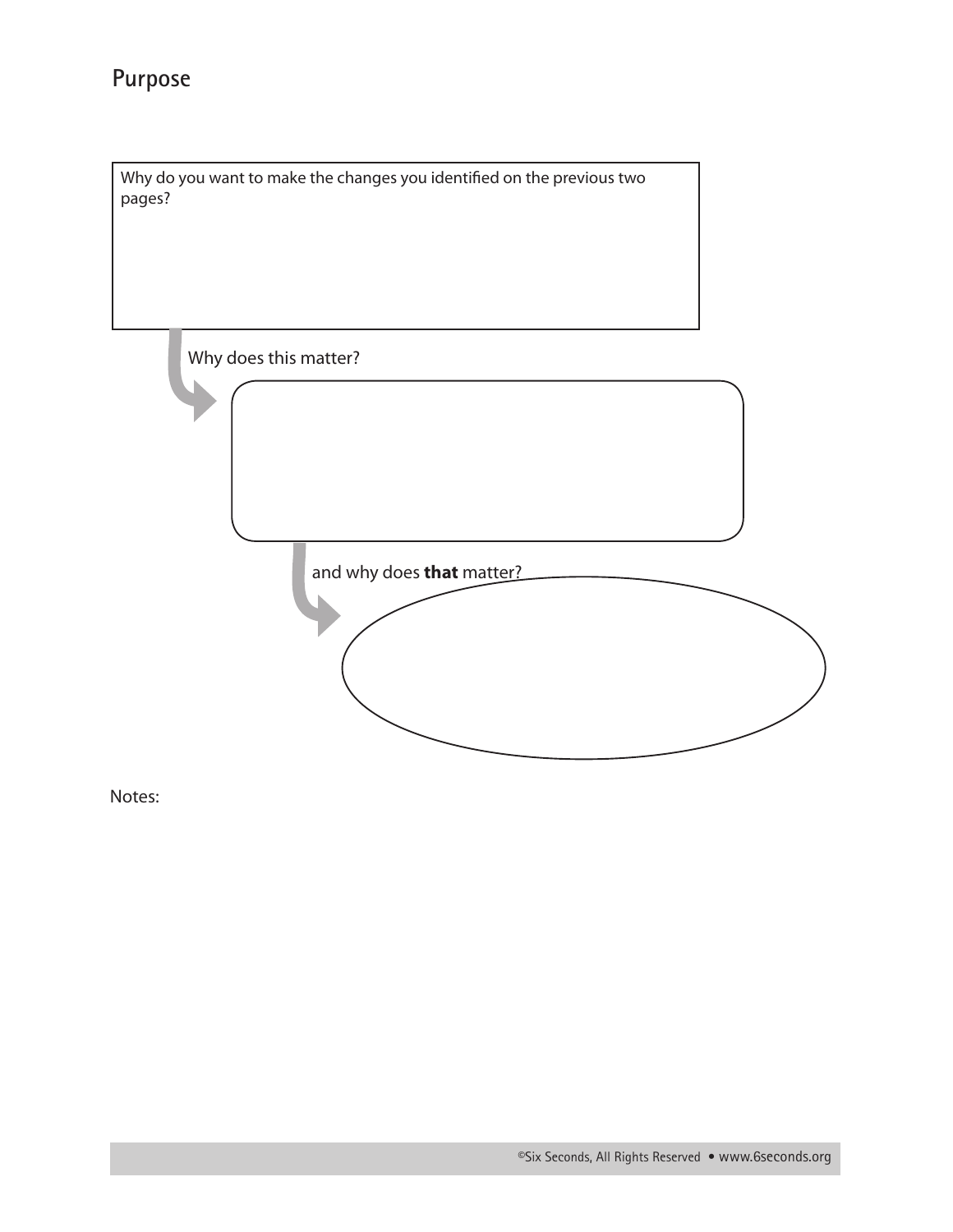## **Alignment**

Do your actions (what you do), your intentions (how you are doing it), and your purpose (why you are doing it) line up? Wherever they do not, you have an opportunity for growth. Your SEI profle tells you about your strengths in these three areas.

Review your SEI scores and shade in the areas below to indicate relative strength (ie, more shading  $=$  greater strength).



Looking at the shaded diagram, what areas of EQ are essential for you to develop or leverage more efectively?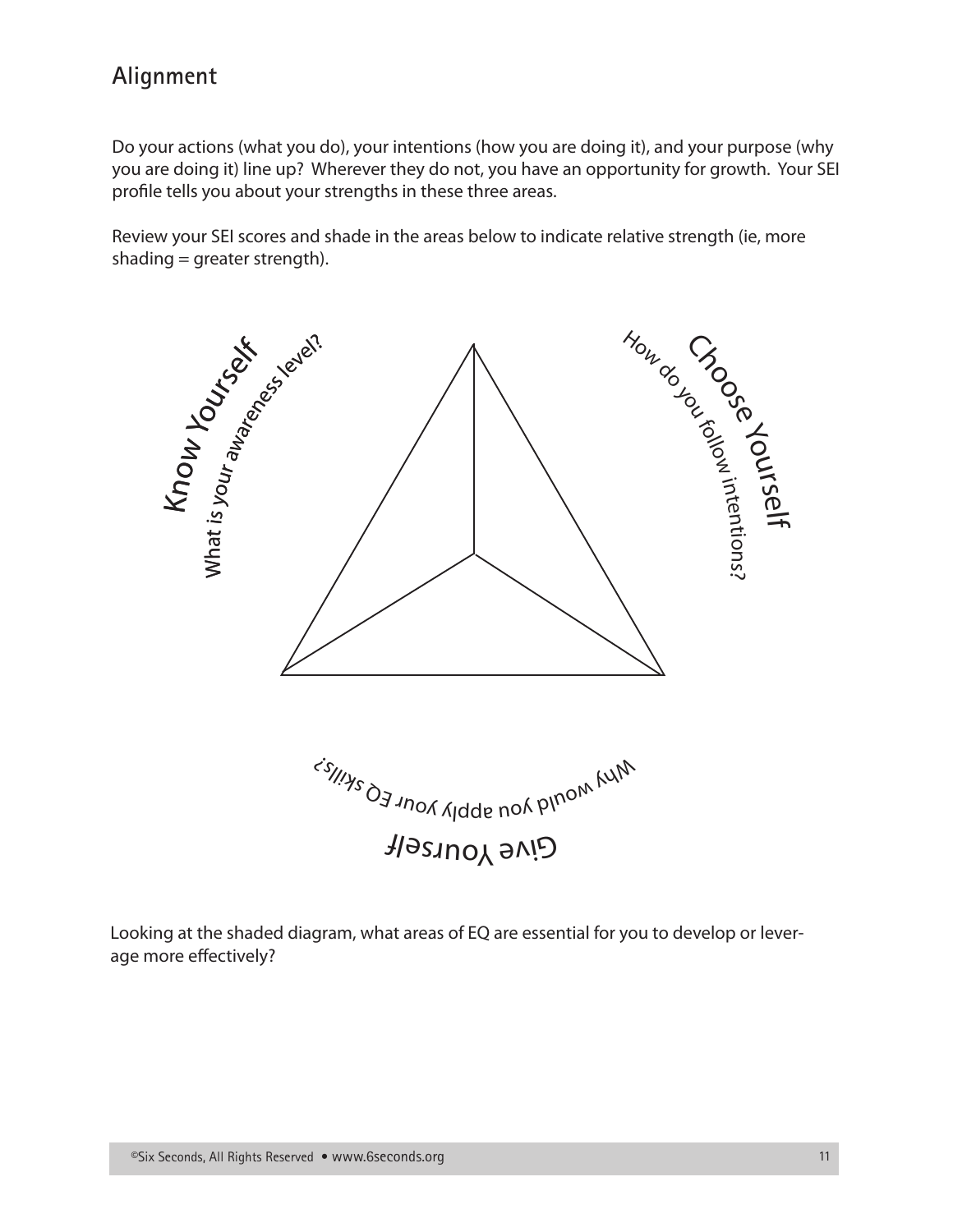# Commitment

What EQ skills are you committed to develop or leverage?

| Competence | What would it look like for me to<br>be more effective here? | What will I do in the next 2 weeks? |  |  |
|------------|--------------------------------------------------------------|-------------------------------------|--|--|
|            |                                                              |                                     |  |  |
|            |                                                              |                                     |  |  |
|            |                                                              |                                     |  |  |
|            |                                                              |                                     |  |  |
|            |                                                              |                                     |  |  |
|            |                                                              |                                     |  |  |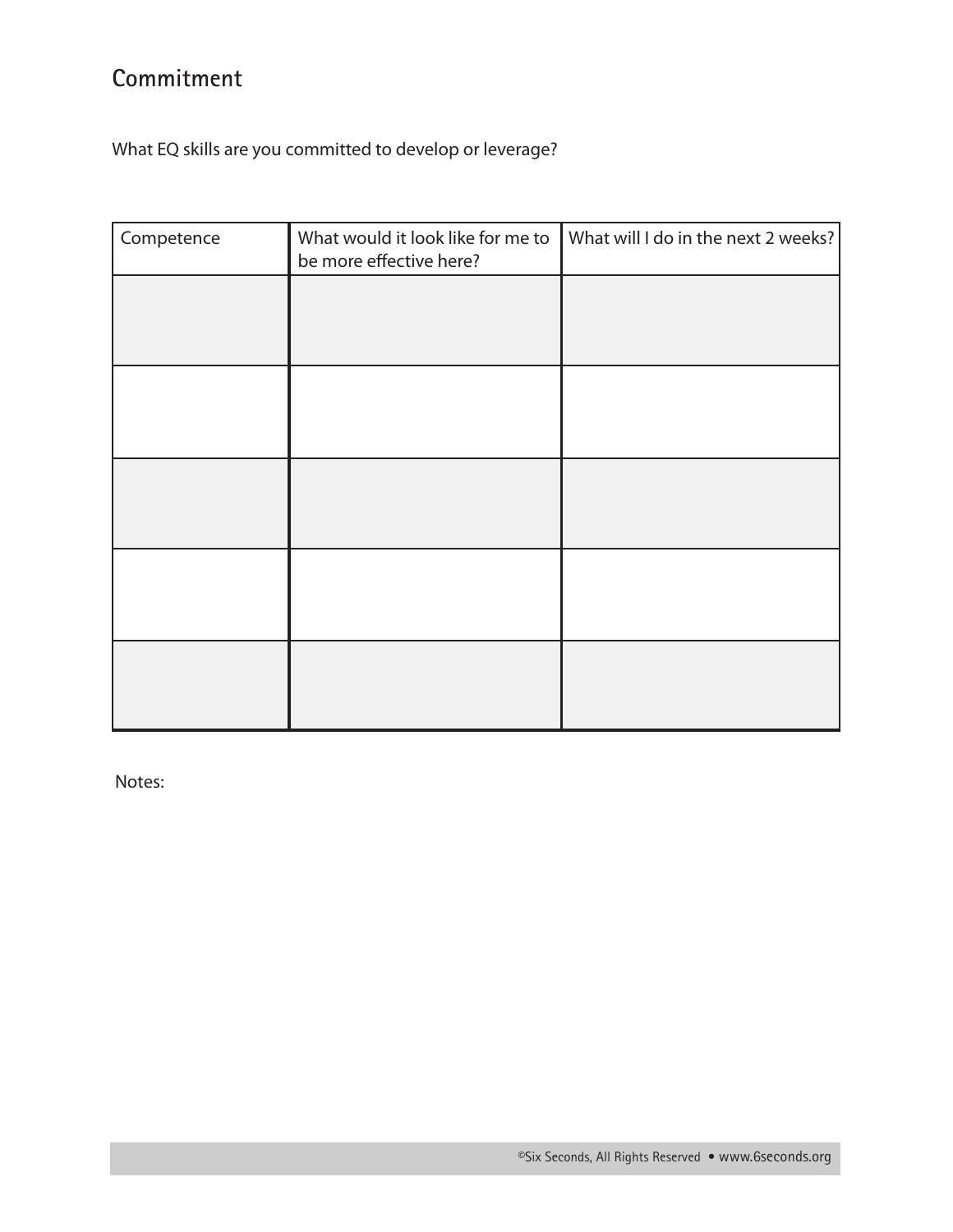# **Further Reading**

Joshua Freedman, At the Heart of Leadership: How to get results with emotional intelligence Third Edition, Six Seconds EQ Press 2012



Joshua Freedman and Massimiliano Ghini, INSIDE CHANGE: Transforming Your Organization with Emotional Intelligence, Six Seconds EQ Press 2010

Granville D'Souza, EQ From the Inside Out Six Seconds EQ Press 2011

## **KNOW YOURSELF:**



David Caruso and Peter Salovey, The Emotionally Intelligent Manager: How to Develop and Use the Four Emotional Skills of Leadership Jossey-Bass 2004

Paul Ekman, Emotions Revealed: Recognizing Faces and Feelings to Improve Communication and Emotional Life Henry Holt and Company 2003

Robert Plutchik, "The Nature of Emotions" American Scientist July-August 2001 Vol: 89 Number: 4 Page: 344

## **CHOOSE YOURSELF:**



Daniel Pink, DRIVE: The Surprising Truth About What Motivates Us, Riverhead 2009

Six Seconds, Think Feel Act Cards, Six Seconds EQ Press 2010

Malcolm Gladwell, Blink: The Power of Thinking Without Thinking, Back Bay **Books 2007** 

Chip & Dan Heath, Switch: How to Change Things When Change Is Hard, **Broadway Business 2010** 

#### **GIVE YOURSELF:**

Bruna Martinuzzi, The Leader as a Mensch: Become the Kind of Person Others Want to Follow, Six Seconds EQ Press 2009

Bill George and Peter Sims, True North: Discover Your Authentic Leadership, Jossey-Bass 2007



KAREN BILLON

Stephen R. Covey, The 8<sup>th</sup> Habit: From Effectiveness to Greatness, Free Press 2004

Daniel Goleman, Richard Boyatzis, Annie McKee, Primal Leadership: Realizing the Power of Emotional Intelligence, Harvard Business School Publishing 2002

Clayton M. Christensen, James Allworth & Karen Dillon, How Will You Measure Your Life? HarperBusiness 2012



Bruna Mart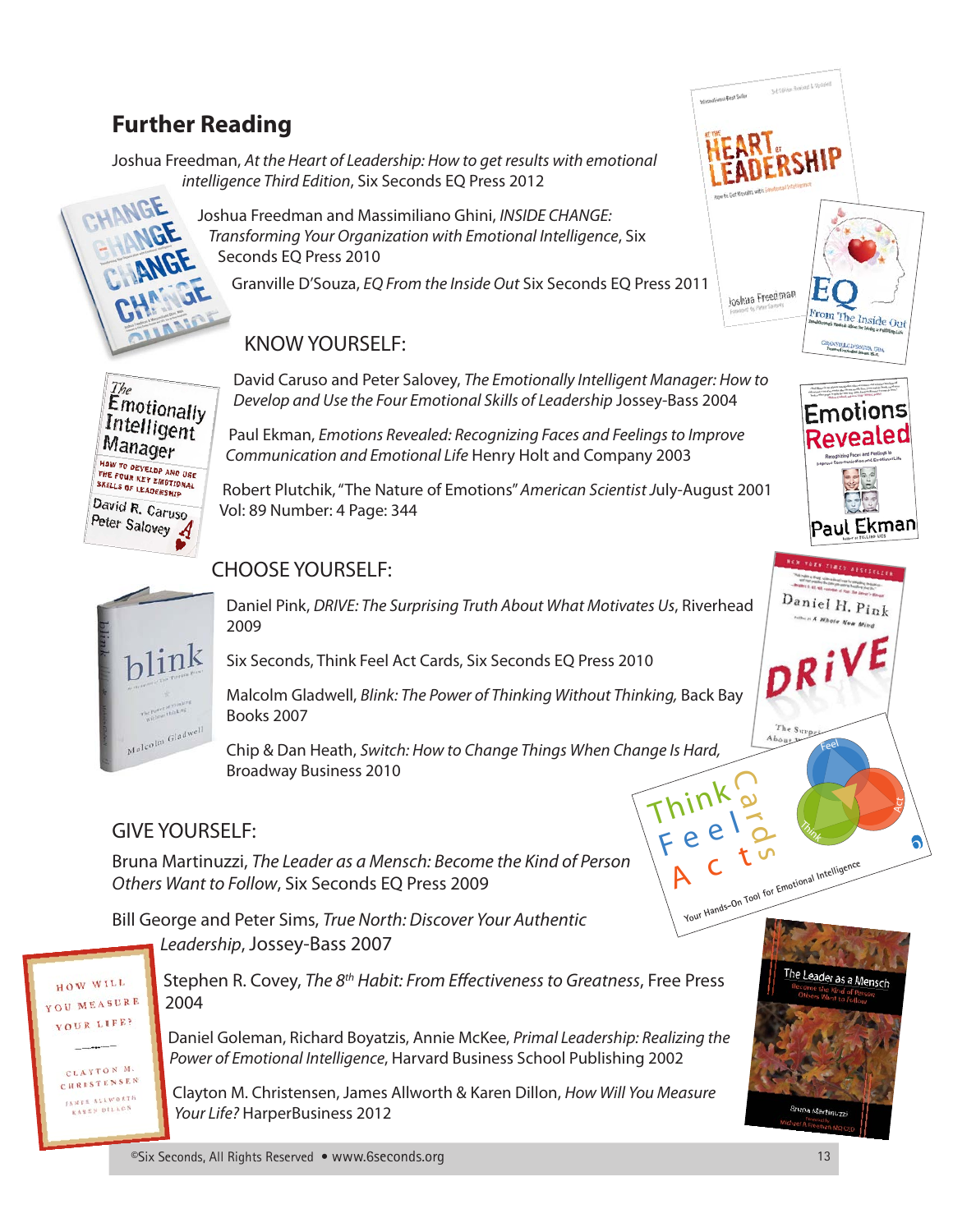## **Further Reflection**

a) Compare and contrast. Place your two lowest scoring competencies on this Venn Diagram to compare and contrast. Give evidence or hypothesize one or more reasons for each. What overlaps, what is unique?



b) Repeat for your two highest scoring competencies.

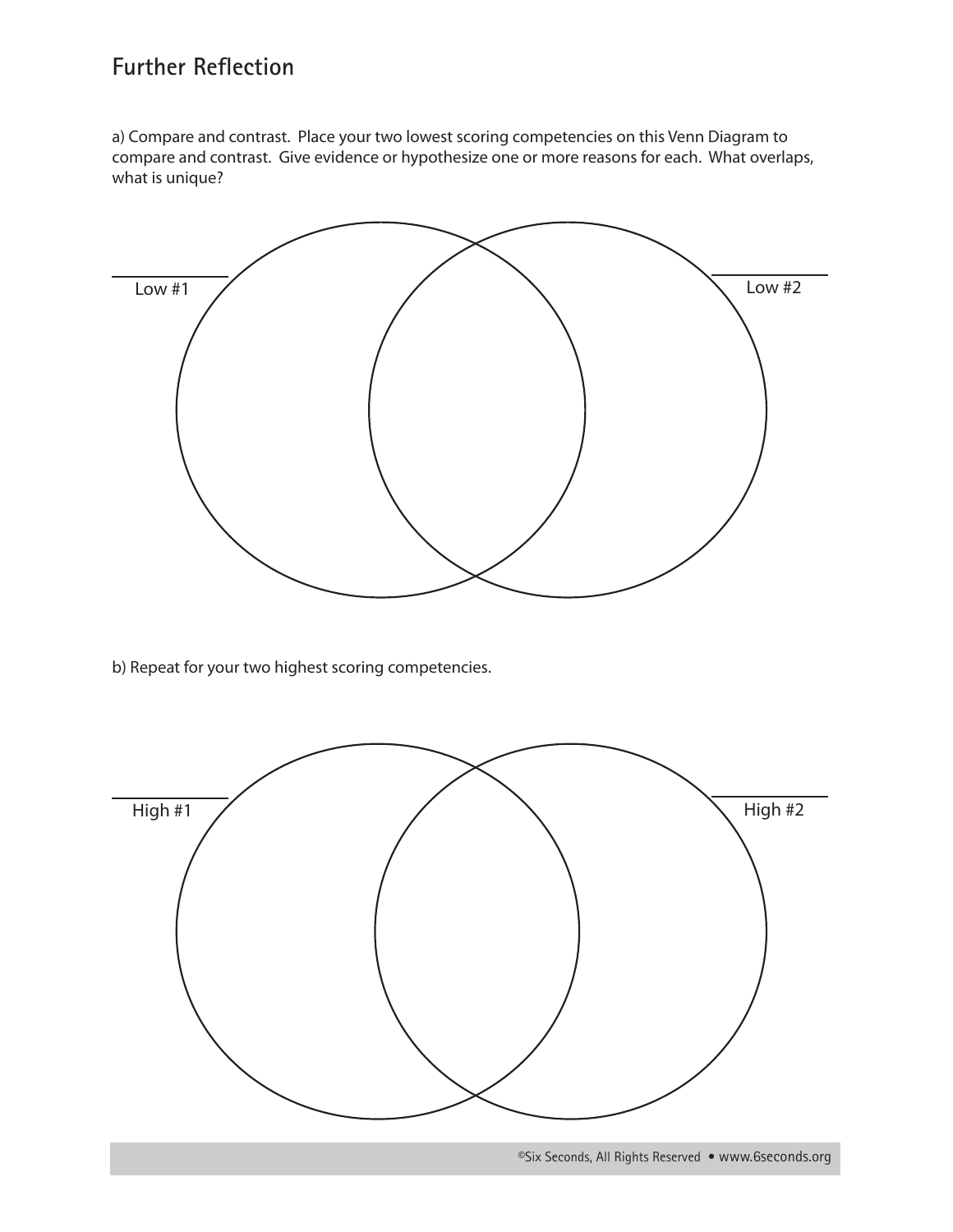## Get an Ally

Identify an "EQ Ally" within your community with whom you will collaborate to increase emotional intelligence. Who is your ally?

Every 3 weeks, start a new line of this chart by setting a goal (what EQ skill to practice) and an action (how you will practice it). After each 3 weeks, score yourselves on your successful follow through then pick your new goal.

| Start | Ally |        | Me   | Success |       |
|-------|------|--------|------|---------|-------|
| Date  | Goal | Action | Goal | Action  | Score |
|       |      |        |      |         |       |
|       |      |        |      |         |       |
|       |      |        |      |         |       |
|       |      |        |      |         |       |
|       |      |        |      |         |       |
|       |      |        |      |         |       |
|       |      |        |      |         |       |
|       |      |        |      |         |       |
|       |      |        |      |         |       |
|       |      |        |      |         |       |
|       |      |        |      |         |       |
|       |      |        |      |         |       |
|       |      |        |      |         |       |
|       |      |        |      |         |       |
|       |      |        |      |         |       |
|       |      |        |      |         |       |
|       |      |        |      |         |       |